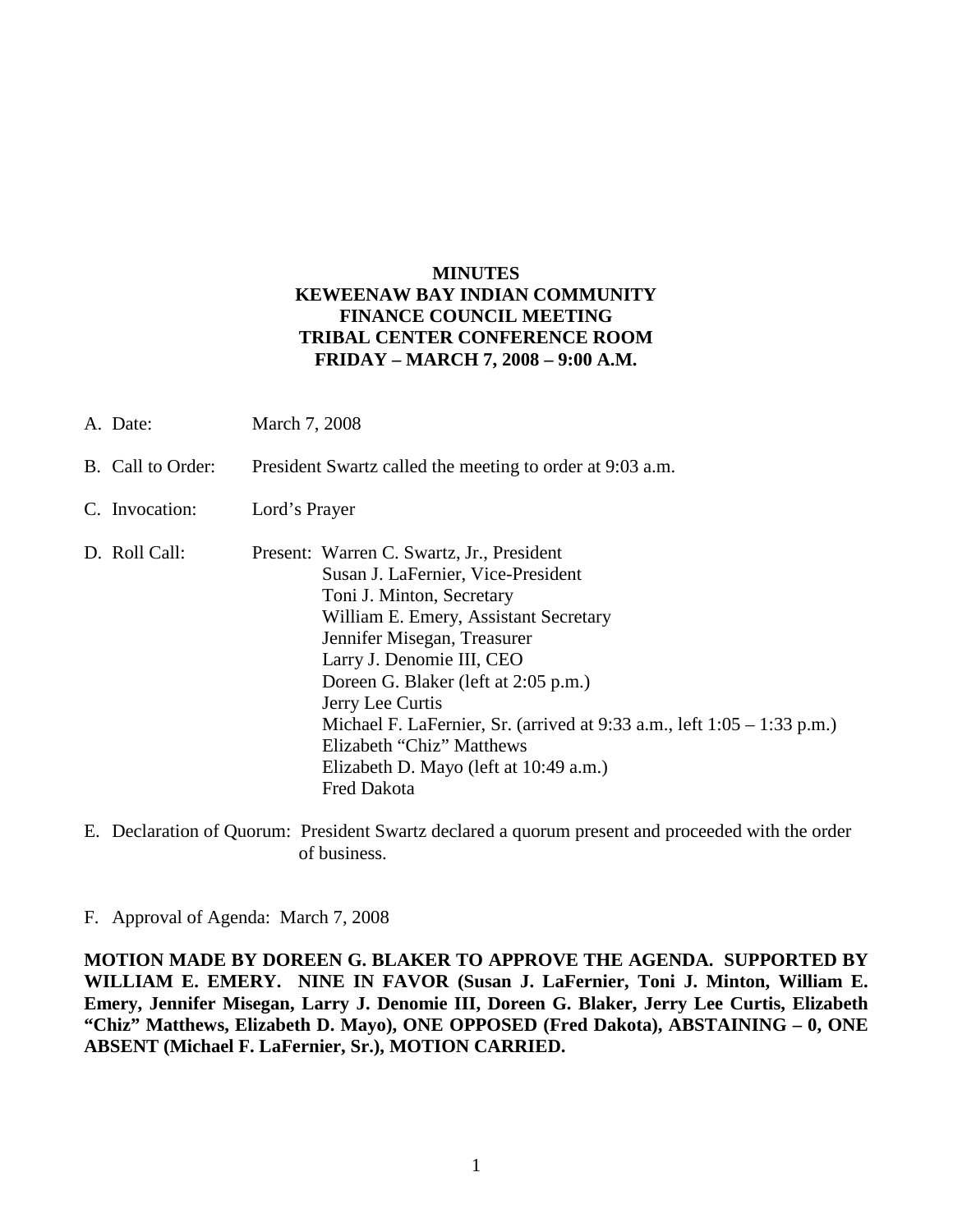## G. For Your Information:

- 1. KBIC Deer and Bear Harvesting Information 2007 it was the consensus of the Council to remove the column with the enrollment numbers on this list.
- 2. Committee Lists and By-Laws Review Fred stated that he would like to see an Attorney Committee and would also like to participate.
- 3. Copies of the Gaming Commission Meeting Minutes for 02/8/08, 02/12/08, 02/19/08 & 02/26/08
- H. Approval of Meeting Minutes:

It was the consensus of the Council to have Susan LaFernier work on the unapproved minutes for 2005.

1. September 10, 2005

**MOTION MADE BY DOREEN G. BLAKER TO APPROVE THE SEPTEMBER 10, 2005 MEETING MINUTES. SUPPORTED BY TONI J. MINTON. SEVEN IN FAVOR (Toni J. Minton, William E. Emery, Jennifer Misegan, Larry J. Denomie III, Doreen G. Blaker, Elizabeth D. Mayo, Fred Dakota), OPPOSED - 0, THREE ABSTAINING (Susan J. LaFernier, Jerry Lee Curtis, Elizabeth "Chiz" Matthews), ONE ABSENT (Michael F. LaFernier, Sr.), MOTION CARRIED.**

A group of (5) Senior Citizens presented the Council with a letter of concern regarding the ANA Language Grant signed by (6) Senior Citizens and read by Allen Gauthier. (See letter) (Also see response letter from Jim St. Arnold)

## **Mike LaFernier arrived at 9:33 a.m.**

- I. Closed Session:
	- 1. **9:30 a.m.**  Vince Rose, Employee Benefits Agency/Jim Nardi/Francis LaPointe BC/BS Renewals
	- 2. Sarah Smith/John Mantila Updated Timeline for Pines Slot Project
	- 3. Finances Francis LaPointe
	- 4. Larry Denomie, CEO
	- 5. John Baker, Attorney

**MOTION MADE BY TONI J. MINTON TO GO INTO CLOSED SESSION AT 10:00 A.M. SUPPORTED BY JENNIFER MISEGAN. NINE IN FAVOR (Susan J. LaFernier, Toni J. Minton, William E. Emery, Jennifer Misegan, Larry J. Denomie III, Doreen G. Blaker, Jerry Lee Curtis, Michael F. LaFernier, Sr., Elizabeth "Chiz" Matthews), TWO OPPOSED (Elizabeth D. Mayo, Fred Dakota), ABSTAINING - 0, ABSENT - 0, MOTION CARRIED.**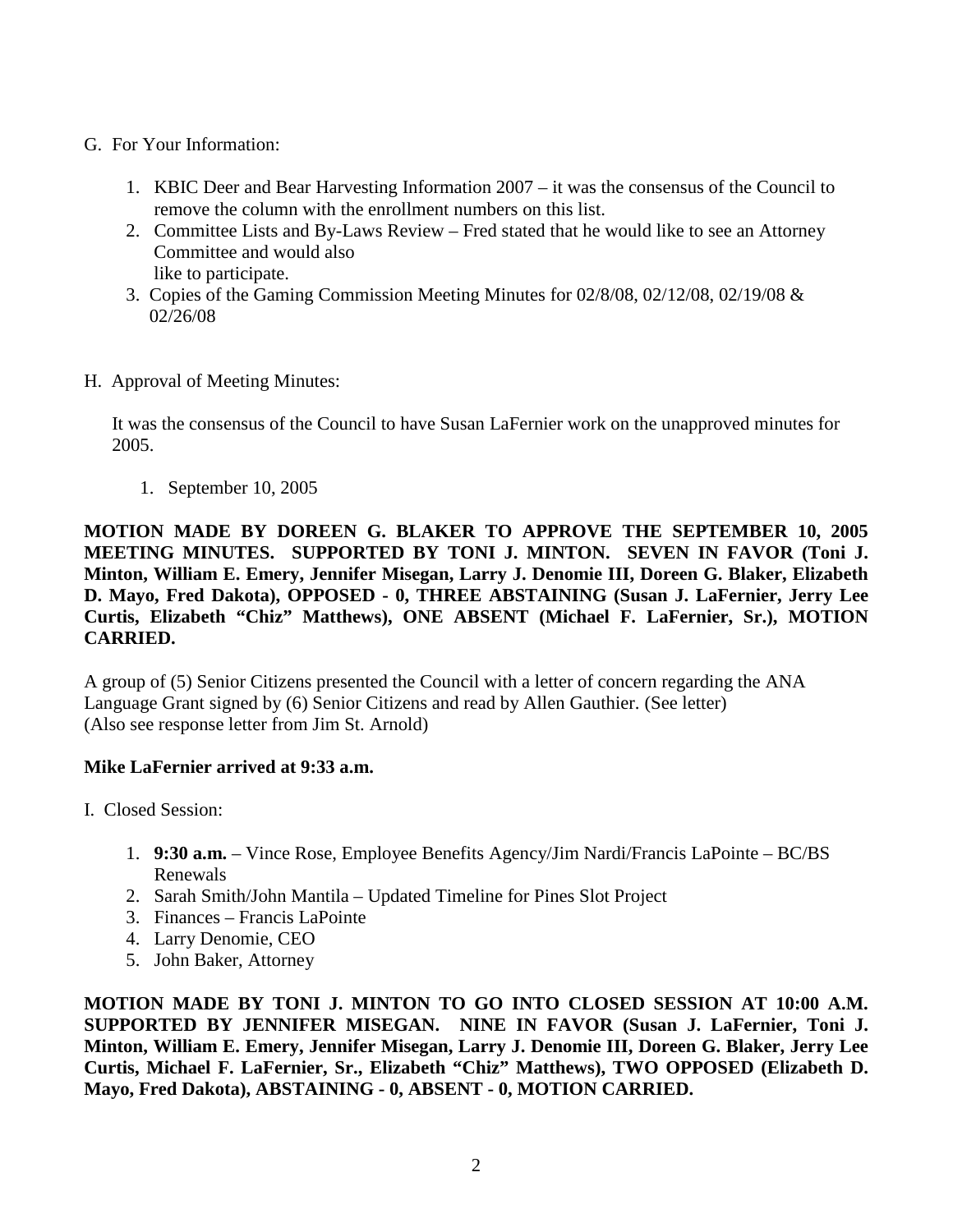**Break: 10:01 – 10:16 a.m.**

**Elizabeth Mayo left at 10:49 a.m.**

**Lunch: 11:45 a.m. – 1:05 p.m.**

**Toni Minton returned from lunch at 1:10 p.m.**

**Mike LaFernier returned from lunch at 1:33 p.m.**

**Doreen Blaker left at 2:05 p.m.**

**Break: 2:30 – 2:50 p.m.**

**MOTION MADE BY TONI J. MINTON TO GO INTO OPEN SESSION AT 4:40 P.M. SUPPORTED BY WILLIAM E. EMERY. NINE IN FAVOR (Susan J. LaFernier, Toni J. Minton, William E. Emery, Jennifer Misegan, Larry J. Denomie III, Jerry Lee Curtis, Michael F. LaFernier, Sr., Elizabeth "Chiz" Matthews, Fred Dakota), OPPOSED - 0, ABSTAINING - 0, TWO ABSENT (Doreen G. Blaker, Elizabeth D. Mayo), MOTION CARRIED.**

Blue Cross Policy Changes-

**MOTION MADE BY JENNIFER MISEGAN TO APPROVE THE SUMMARY OF RECOMMENDATIONS REGARDING THE BLUE CROSS POLICY AND TO INCLUDE THE XVA RIDER AND CONTRACEPTIVES TO THE PRESCRIPTION DRUG COVERAGE EFFECTIVE MAY 1, 2008. SUPPORTED BY LARRY J. DENOMIE III. NINE IN FAVOR (Susan J. LaFernier, Toni J. Minton, William E. Emery, Jennifer Misegan, Larry J. Denomie III, Jerry Lee Curtis, Michael F. LaFernier, Sr., Elizabeth "Chiz" Matthews, Fred Dakota), OPPOSED – 0, ABSTAINED - 0, TWO ABSENT (Doreen Blaker, Elizabeth D. Mayo), MOTION CARRIED.** 

CIGNA Group Insurance-

**MOTION MADE BY JENNIFER MISEGAN TO SWITCH THE GROUP LIFE AND DISABILITY COVERAGE FROM HARTFORD TO CIGNA GROUP INSURANCE EFFECTIVE APRIL 1, 2008. SUPPORTED BY MICHAEL F. LAFERNIER, SR. NINE IN FAVOR (Susan J. LaFernier, Toni J. Minton, William E. Emery, Jennifer Misegan, Larry J. Denomie III, Jerry Lee Curtis, Michael F. LaFernier, Sr., Elizabeth "Chiz" Matthews, Fred Dakota), OPPOSED – 0, ABSTAINED - 0, TWO ABSENT (Doreen Blaker, Elizabeth D. Mayo), MOTION CARRIED.**